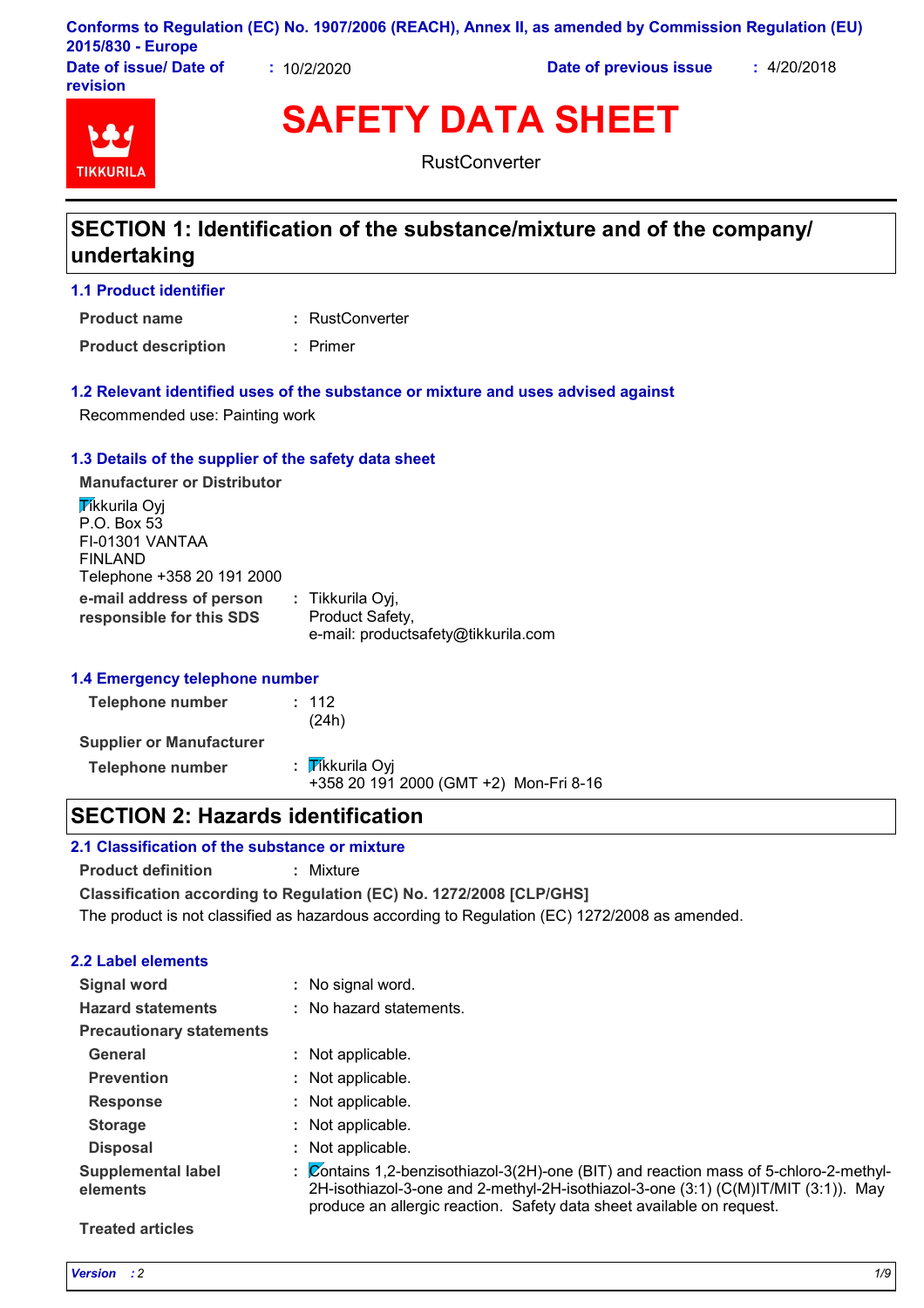This product contains a biocidal product for the preservation of the product during storage. Contains C(M)IT/MIT (3:1) . Wear protective gloves.

# **2.3 Other hazards**

**Other hazards which do : not result in classification** : None known.

# **SECTION 3: Composition/information on ingredients**

| <b>3.2 Mixtures</b>                                                                                                          | : Mixture                                                                          |          |                                                                                                                                                                                                                                                      |              |
|------------------------------------------------------------------------------------------------------------------------------|------------------------------------------------------------------------------------|----------|------------------------------------------------------------------------------------------------------------------------------------------------------------------------------------------------------------------------------------------------------|--------------|
|                                                                                                                              |                                                                                    |          | <b>Classification</b>                                                                                                                                                                                                                                |              |
| <b>Product/ingredient</b><br>name                                                                                            | <b>Identifiers</b>                                                                 | $\%$     | <b>Regulation (EC) No.</b><br>1272/2008 [CLP]                                                                                                                                                                                                        | <b>Notes</b> |
| 2-butoxyethanol                                                                                                              | REACH #: 01-2119475108-36<br>EC: 203-905-0<br>CAS: 111-76-2<br>Index: 603-014-00-0 | $\leq 5$ | Acute Tox. 4, H302<br>Acute Tox. 4, H312<br>Acute Tox. 4, H332<br>Skin Irrit. 2, H315<br>Eye Irrit. 2, H319                                                                                                                                          |              |
| 1,2-benzisothiazol-3(2H)-one (BIT)                                                                                           | EC: 220-120-9<br>CAS: 2634-33-5                                                    | < 0.05   | Acute Tox. 4, H302<br>Skin Irrit. 2, H315<br>Eye Dam. 1, H318<br>Skin Sens. 1, H317<br>Aquatic Acute 1, H400 (M=1)<br>Aquatic Chronic 2, H411                                                                                                        |              |
| reaction mass of 5-chloro-2-methyl-<br>2H-isothiazol-3-one and 2-methyl-<br>2H-isothiazol-3-one (3:1) (C(M)IT/<br>MIT (3:1)) | CAS: 55965-84-9<br>Index: 613-167-00-5                                             | < 0.001  | Acute Tox. 3, H301<br>Acute Tox. 2, H310<br>Acute Tox. 2, H330<br>Skin Corr. 1C, H314<br>Eye Dam. 1, H318<br>Skin Sens. 1A, H317<br>Aquatic Acute 1, H400 (M=100)<br>Aquatic Chronic 1, H410 (M=100)<br><b>EUH071</b><br>See Section 16 for the full |              |
|                                                                                                                              |                                                                                    |          | text of the H statements<br>declared above.                                                                                                                                                                                                          |              |

There are no additional ingredients present which, within the current knowledge of the supplier, are classified and contribute to the classification of the substance and hence require reporting in this section.

There are no additional ingredients present which, within the current knowledge of the supplier and in the concentrations applicable, are classified as hazardous to health or the environment, are PBTs or vPvBs or have been assigned a workplace exposure limit and hence require reporting in this section.

Occupational exposure limits, if available, are listed in Section 8.

Notes, if applicable, refer to Notes given in Annex VI of 1272/2008/EC.

# **SECTION 4: First aid measures**

| <b>4.1 Description of first aid measures</b> |                                                                                                                                                                                                      |
|----------------------------------------------|------------------------------------------------------------------------------------------------------------------------------------------------------------------------------------------------------|
| General                                      | : In all cases of doubt, or when symptoms persist, seek medical attention. Show this<br>safety data sheet or label to the doctor if possible.                                                        |
| Eye contact                                  | : Check for and remove any contact lenses. Immediately flush eyes with plenty of<br>lukewarm water, keeping eyelids open. Continue to rinse for at least 15 minutes.                                 |
| <b>Inhalation</b>                            | : Remove to fresh air.                                                                                                                                                                               |
| <b>Skin contact</b>                          | : Wash skin thoroughly with soap and water or use recognized skin cleanser. Do<br>NOT use solvents or thinners.                                                                                      |
| Ingestion                                    | : If accidentally swallowed rinse the mouth with plenty of water (only if the person is<br>conscious). If significant amounts have been swallowed or if symptoms persist,<br>seek medical attention. |

# **4.2 Most important symptoms and effects, both acute and delayed**

See Section 11 for more detailed information on health effects and symptoms.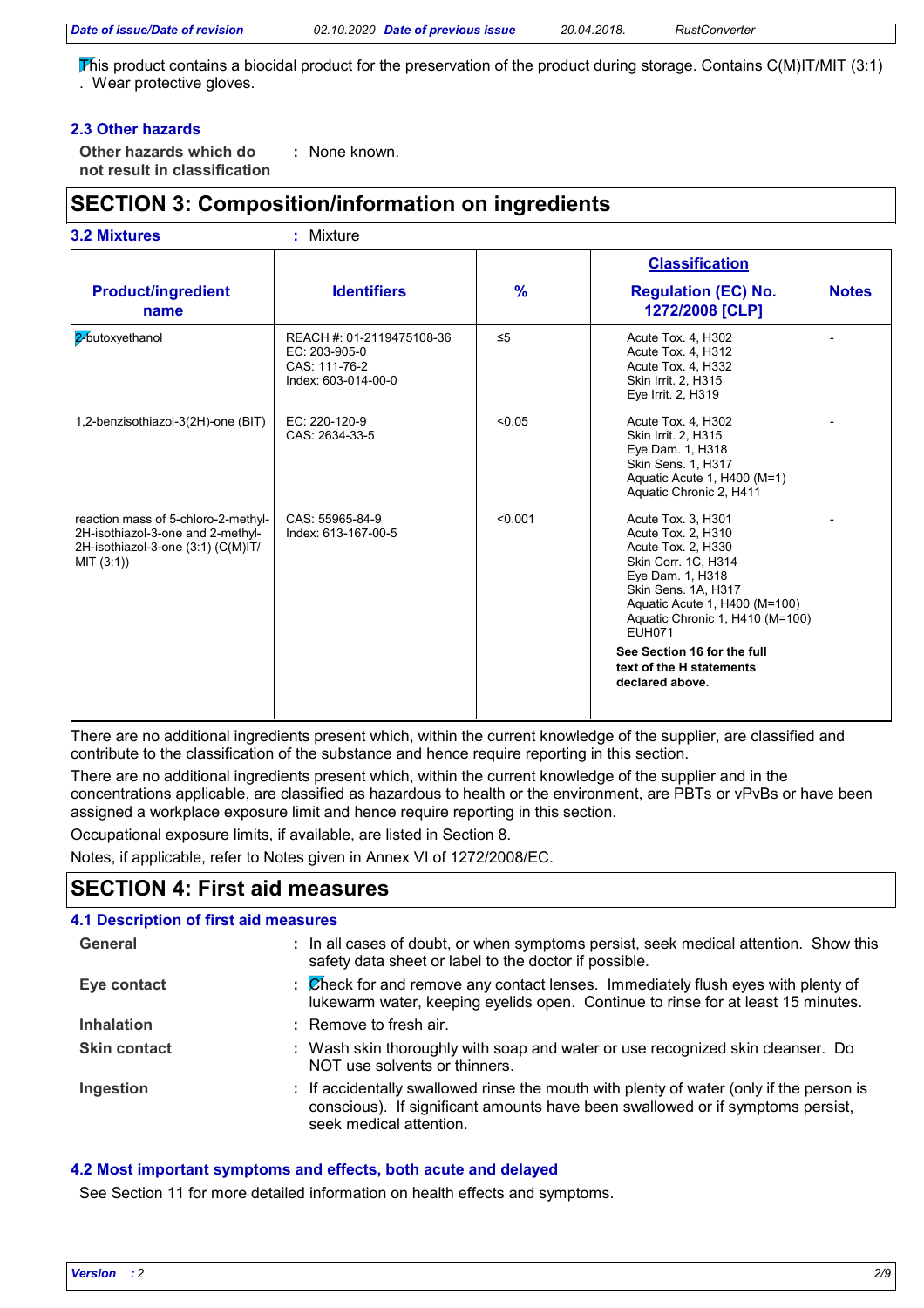#### **Contains:**

1,2-benzisothiazol-3(2H)-one (BIT)

reaction mass of 5-chloro-2-methyl-2H-isothiazol-3-one and 2-methyl-2H-isothiazol-3-one (3:1) (C(M)IT/MIT (3:1)) May produce an allergic reaction.

# **4.3 Indication of any immediate medical attention and special treatment needed**

None.

#### Use water spray to keep fire-exposed containers cool. Do not release runoff from **:** fire to drains or watercourses. **Hazardous combustion products Hazards from the substance or mixture** When exposed to high temperatures, hazardous decomposition products may be **:** produced, such as carbon monoxide and dioxide, smoke, oxides of nitrogen etc. This product is not classified as flammable. Fire will produce dense black smoke. **:** Exposure to decomposition products may cause a health hazard. **Special protective :** Appropriate breathing apparatus may be required. **equipment for fire-fighters** Use an extinguishing agent suitable for the surrounding fire. Recommended: **:** Alcohol resistant foam,  $CO<sub>2</sub>$ , powders or water spray/mist. **5.1 Extinguishing media** Do not use a direct water jet that could spread the fire. **: Suitable extinguishing media Unsuitable extinguishing media SECTION 5: Firefighting measures 5.2 Special hazards arising from the substance or mixture 5.3 Advice for firefighters Special protective actions for fire-fighters SECTION 6: Accidental release measures 6.1 Personal precautions, protective equipment and emergency procedures** Refer to protective measures listed in sections 7 and 8. **:**

| <b>6.2 Environmental</b><br><b>precautions</b>                  | : Do not allow to enter drains, water courses or soil.                                                                                                                                                                                                                   |
|-----------------------------------------------------------------|--------------------------------------------------------------------------------------------------------------------------------------------------------------------------------------------------------------------------------------------------------------------------|
| 6.3 Methods and materials<br>for containment and<br>cleaning up | : Contain and collect spillage with non-combustible, absorbent material e.g. sand,<br>earth, vermiculite or diatomaceous earth and place in container for disposal<br>according to local regulations. Preferably clean with water or detergent. Avoid using<br>solvents. |
| 6.4 Reference to other                                          | : See Section 1 for emergency contact information.                                                                                                                                                                                                                       |

See Section 13 for additional waste treatment information.

# **SECTION 7: Handling and storage**

| <b>7.1 Precautions for safe</b><br>handling                                          | : Skin contact with the product and exposure to spray mist and vapor should be<br>avoided. Avoid contact with skin and eyes. Avoid inhalation of dust from sanding.<br>See Section 8 for information on appropriate personal protective equipment. Eating,<br>drinking and smoking should be prohibited in areas where this material is handled<br>and stored. Wash hands before breaks and immediately after handling the product.                    |  |
|--------------------------------------------------------------------------------------|--------------------------------------------------------------------------------------------------------------------------------------------------------------------------------------------------------------------------------------------------------------------------------------------------------------------------------------------------------------------------------------------------------------------------------------------------------|--|
| <b>7.2 Conditions for safe</b><br>storage, including any<br><b>incompatibilities</b> | : Store away from direct sunlight in a dry, cool and well-ventilated area, away from<br>incompatible materials (see Section 10). Keep container tightly closed. Containers<br>that have been opened must be carefully resealed and kept upright to prevent<br>leakage. Do not store in unlabeled containers. Recommended storage temperature<br>is $+5^{\circ}$ C $+25^{\circ}$ C. Do not allow to freeze. Store in accordance with local regulations. |  |

**sections**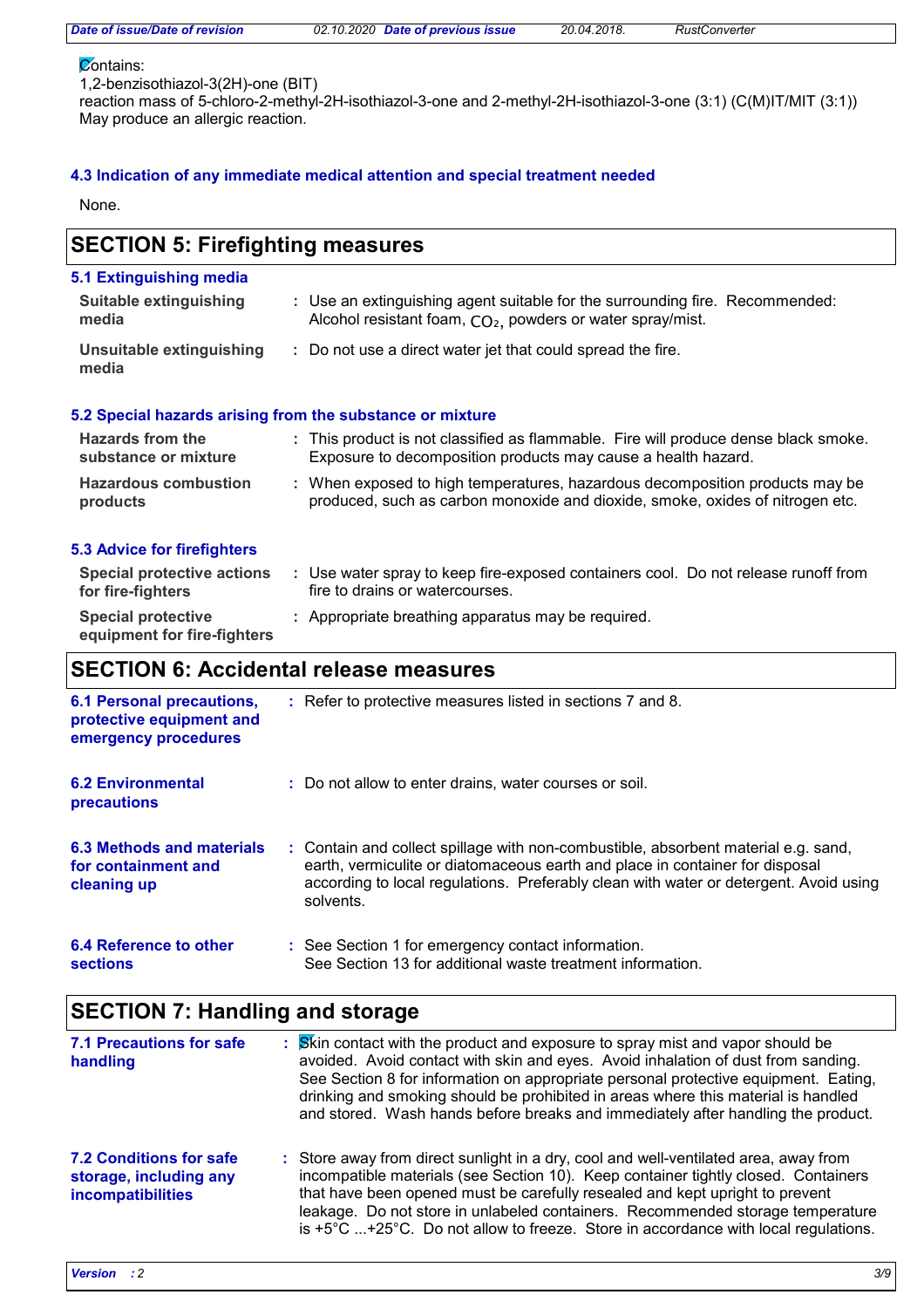**7.3 Specific end use(s) :** None.

# **SECTION 8: Exposure controls/personal protection**

# **8.1 Control parameters**

**Occupational exposure limits**

| <b>Product/ingredient name</b> | <b>Exposure limit values</b>                                                                                                                                                                                                                          |
|--------------------------------|-------------------------------------------------------------------------------------------------------------------------------------------------------------------------------------------------------------------------------------------------------|
| $ $ 2-butoxyethanol            | EU OEL (Europe, 10/2019). Absorbed through skin. Notes: list<br>of indicative occupational exposure limit values<br>TWA: 20 ppm 8 hours.<br>TWA: 98 mg/m <sup>3</sup> 8 hours.<br>STEL: 50 ppm 15 minutes.<br>STEL: 246 mg/m <sup>3</sup> 15 minutes. |

**procedures**

Recommended monitoring : If this product contains ingredients with exposure limits, personal, workplace atmosphere or biological monitoring may be required to determine the effectiveness of the ventilation or other control measures and/or the necessity to use respiratory protective equipment.

### **DNELs/DMELs**

No DNELs/DMELs available.

**PNECs**

No PNECs available.

# **8.2 Exposure controls**

**Appropriate engineering controls**

Provide adequate ventilation. Comply with the health and safety at work laws.

# **Individual protection measures**

| <b>Eye/face protection</b>    | : Safety eyewear should be used when there is a likelihood of exposure. Use safety<br>eyewear (EN166), especially during spray-application.                                                                                                                                                                                                                                                |
|-------------------------------|--------------------------------------------------------------------------------------------------------------------------------------------------------------------------------------------------------------------------------------------------------------------------------------------------------------------------------------------------------------------------------------------|
| <b>Hand protection</b>        | : Wear protective gloves. Gloves should be replaced regularly and if there is any<br>sign of damage to the glove material. The instructions and information provided by<br>the glove manufacturer on use, storage, maintenance and replacement must be<br>followed.<br>Recommended glove material (EN374):<br>> 8 hours (breakthrough time): nitrile rubber<br>Not recommended: PVA gloves |
| <b>Skin protection</b>        | : Wear appropriate personal protective clothing to prevent skin contact.                                                                                                                                                                                                                                                                                                                   |
| <b>Respiratory protection</b> | : If ventilation during spray-application is inadequate, use respirators with<br>combination filter AP, gas/dust filter (EN405:2001). Wear a respirator with type P2<br>filter during sanding (EN149:2001). Be sure to use an approved/certified respirator<br>or equivalent. Check that mask fits tightly and change filter regularly.                                                    |

# **SECTION 9: Physical and chemical properties**

# **9.1 Information on basic physical and chemical properties**

| Appearance                   |                                                          |
|------------------------------|----------------------------------------------------------|
| <b>Physical state</b>        | : Liquid.                                                |
| Color                        | $:$ Blue.                                                |
| Odor                         | $:$ Mild.                                                |
| <b>Odor threshold</b>        | : Not relevant for the hazard assessment of the product. |
| pH                           | : Not relevant for the hazard assessment of the product. |
| Melting point/freezing point | $: 0^{\circ}$ C (water)                                  |
| Initial boiling point and    | $: 100^{\circ}$ C (water)                                |
| boiling range                |                                                          |
| <b>Flash point</b>           | : $>100 °C$                                              |
| <b>Evaporation rate</b>      | : Not relevant due to the nature of the product.         |

**Appearance**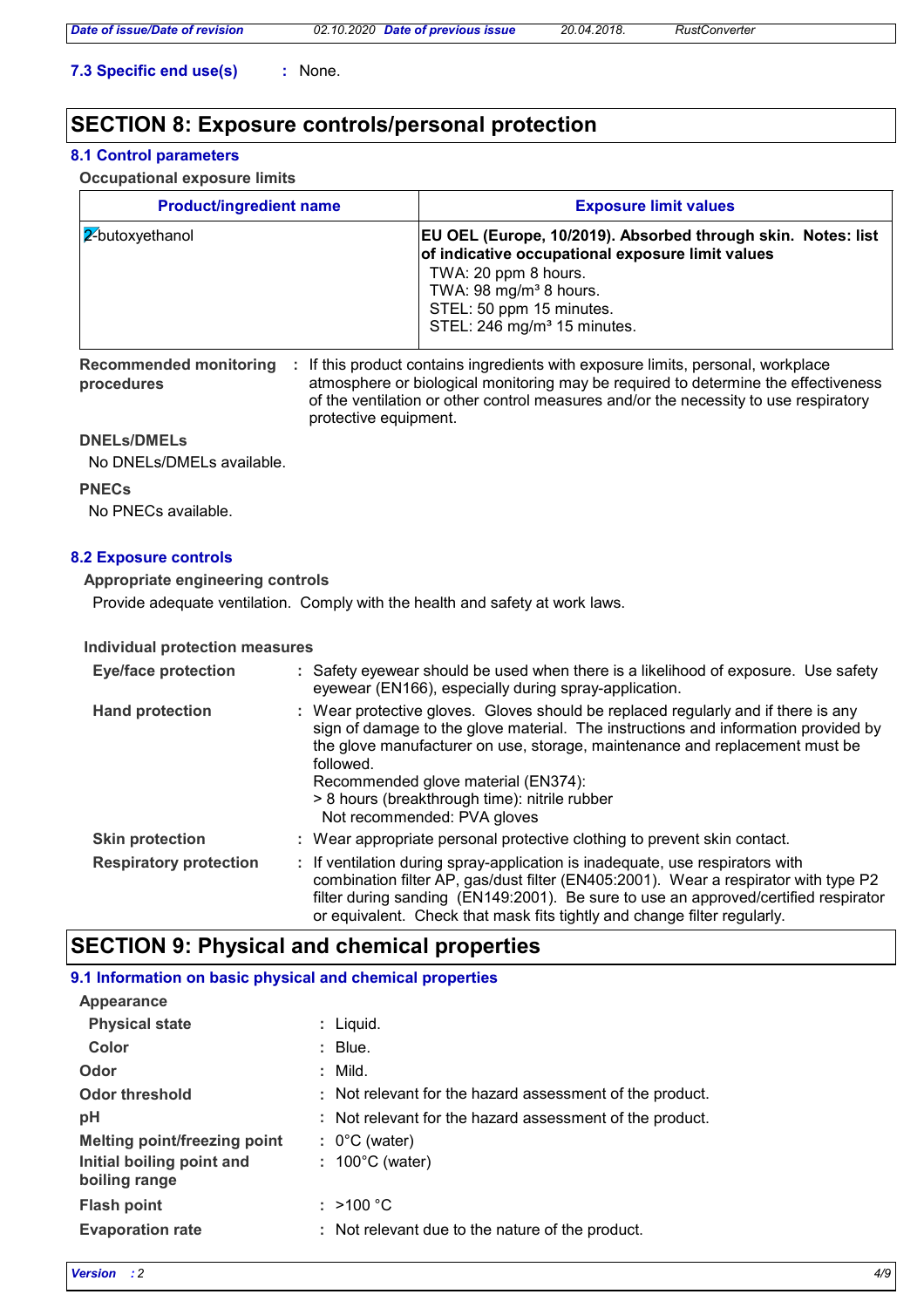| Date of issue/Date of revision                             | <b>Date of previous issue</b><br>20.04.2018.<br><b>RustConverter</b><br>02.10.2020 |
|------------------------------------------------------------|------------------------------------------------------------------------------------|
| Flammability (solid, gas)                                  | : Not applicable. Product is a liquid.                                             |
| Upper/lower flammability or<br>explosive limits            | : No flammable ingredients present.                                                |
| Vapor pressure                                             | : 3.2 kPa [room temperature] (water)                                               |
| <b>Vapor density</b>                                       | : Not relevant for the hazard assessment of the product.                           |
| <b>Density</b>                                             | : $1.03$ g/cm <sup>3</sup>                                                         |
| Solubility(ies)                                            | : Miscible in water.                                                               |
| Partition coefficient: n-octanol/: Not available.<br>water |                                                                                    |
| <b>Auto-ignition temperature</b>                           | : Not relevant due to the nature of the product.                                   |
| <b>Decomposition temperature</b>                           | : Not relevant for the hazard assessment of the product.                           |
| <b>Viscosity</b>                                           | : Not relevant for the hazard assessment of the product.                           |
| <b>Explosive properties</b>                                | : No explosive ingredients present.                                                |
| <b>Oxidizing properties</b>                                | : No oxidizing ingredients present.                                                |

# **9.2 Other information**

No additional information.

| <b>SECTION 10: Stability and reactivity</b>     |                                                                                                                                                               |  |
|-------------------------------------------------|---------------------------------------------------------------------------------------------------------------------------------------------------------------|--|
| <b>10.1 Reactivity</b>                          | $\therefore$ See Section 10.5.                                                                                                                                |  |
| <b>10.2 Chemical stability</b>                  | : Stable under recommended storage and handling conditions (see Section 7).                                                                                   |  |
| 10.3 Possibility of<br>hazardous reactions      | : Under normal conditions of storage and use, hazardous reactions will not occur.                                                                             |  |
| <b>10.4 Conditions to avoid</b>                 | : Avoid extreme heat and freezing.                                                                                                                            |  |
| 10.5 Incompatible materials                     | : Keep away from the following materials to prevent strong exothermic reactions:<br>oxidizing agents<br>strong acids<br>strong alkalis                        |  |
| <b>10.6 Hazardous</b><br>decomposition products | : When exposed to high temperatures, hazardous decomposition products may be<br>produced, such as carbon monoxide and dioxide, smoke, oxides of nitrogen etc. |  |

# **SECTION 11: Toxicological information**

# **11.1 Information on toxicological effects**

There is no testdata available on the product itself.

The product is not classified as hazardous according to Regulation (EC) 1272/2008 as amended.

Long term exposure to spray mist may produce respiratory tract irritation. Prolonged or repeated contact can defat the skin and lead to irritation, cracking and/or dermatitis.

# **Acute toxicity**

| <b>Product/ingredient name</b>                        | <b>Result</b>                       | <b>Species</b> | <b>Dose</b> | <b>Exposure</b>          |
|-------------------------------------------------------|-------------------------------------|----------------|-------------|--------------------------|
| 2-butoxyethanol                                       | LC50 Inhalation Dusts and<br>Imists | Rat - Female   | $2.2$ mg/l  | 4 hours                  |
|                                                       | LD50 Dermal                         | Guinea pig     | 230 uL/kg   |                          |
|                                                       | LD50 Oral                           | Rat            | 917 mg/kg   |                          |
| 1,2-benzisothiazol-3(2H)-<br>one (BIT)                | LD50 Oral                           | Rat            | 1020 mg/kg  | $\overline{\phantom{0}}$ |
| reaction mass of 5-chloro-<br>2-methyl-2H-isothiazol- | ILD50 Oral                          | Rat            | 53 mg/kg    |                          |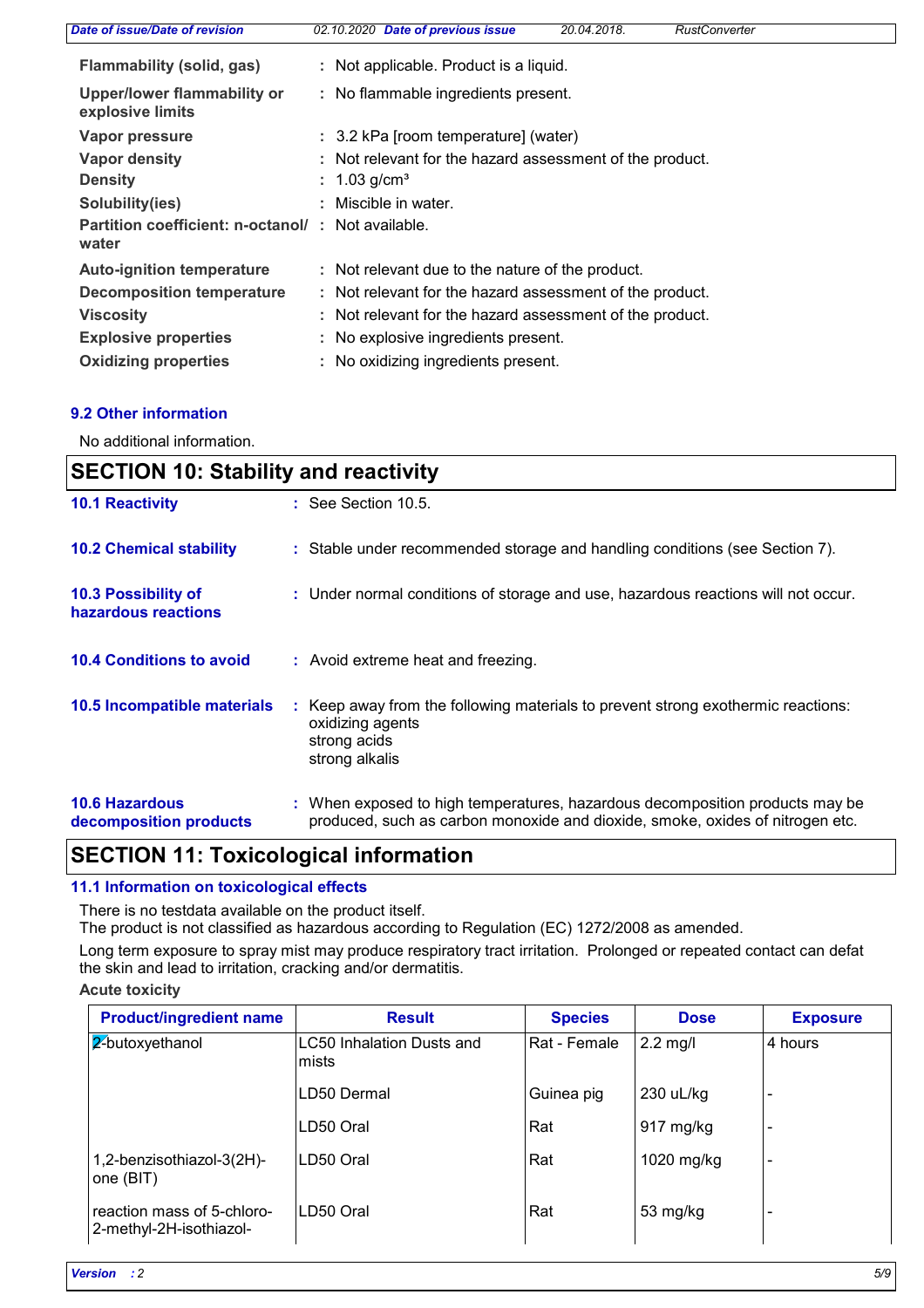| 3-one and 2-methyl-2H-           |  |
|----------------------------------|--|
| $ $ isothiazol-3-one (3:1) (C(M) |  |
| IT/MIT (3:1)                     |  |

#### Not classified.

**Irritation/Corrosion**

Not classified.

## **Sensitization**

The product is not classified as sensitizing by skin contact, but it contains following preservatives or other biocides which may produce an allergic reaction:

1,2-benzisothiazol-3(2H)-one (BIT)

**Mutagenicity** reaction mass of 5-chloro-2-methyl-2H-isothiazol-3-one and 2-methyl-2H-isothiazol-3-one (3:1) (C(M)IT/MIT (3:1))

Not classified.

**Carcinogenicity**

Not classified.

**Reproductive toxicity**

Not classified.

**Teratogenicity**

Not classified.

**Specific target organ toxicity (single exposure)**

Not classified.

**Specific target organ toxicity (repeated exposure)**

Not classified.

**Aspiration hazard**

Not classified.

# **SECTION 12: Ecological information**

Ecological testing has not been conducted on this product. Do not allow to enter drains, water courses or soil.

The product is not classified as environmentally hazardous according to Regulation (EC) 1272/2008.

# **12.1 Toxicity**

| <b>Product/ingredient name</b>               | <b>Result</b>        | <b>Species</b>               | <b>Exposure</b> |
|----------------------------------------------|----------------------|------------------------------|-----------------|
| $ \chi$ 2-benzisothiazol-3(2H)-<br>one (BIT) | Acute EC50 0.36 mg/l | Algae - Skeletonema costatum | 172 hours       |
|                                              | Acute LC50 0.74 mg/l | Fish                         | 196 hours       |

#### **12.2 Persistence and degradability**

| <b>Product/ingredient name</b>                                                                                                             | <b>Aquatic half-life</b> | <b>Photolysis</b> | <b>Biodegradability</b> |
|--------------------------------------------------------------------------------------------------------------------------------------------|--------------------------|-------------------|-------------------------|
| Freaction mass of 5-chloro-<br>-2-methyl-2H-isothiazol <br>3-one and 2-methyl-2H-<br>$ isothiazol-3$ -one $(3:1)$ $(C(M))$<br> IT/MIT(3:1) | ۰                        |                   | Readilv                 |

# **12.3 Bioaccumulative**

# **potential**

| <b>Product/ingredient name</b> | $\blacksquare$ Log $\mathsf{P}_{\mathsf{ow}}$ | <b>Bioconcentration factor</b><br><b>IBCF1</b> | <b>Potential</b> |
|--------------------------------|-----------------------------------------------|------------------------------------------------|------------------|
| $2$ -butoxyethanol             | 0.81                                          |                                                | <b>I</b> low     |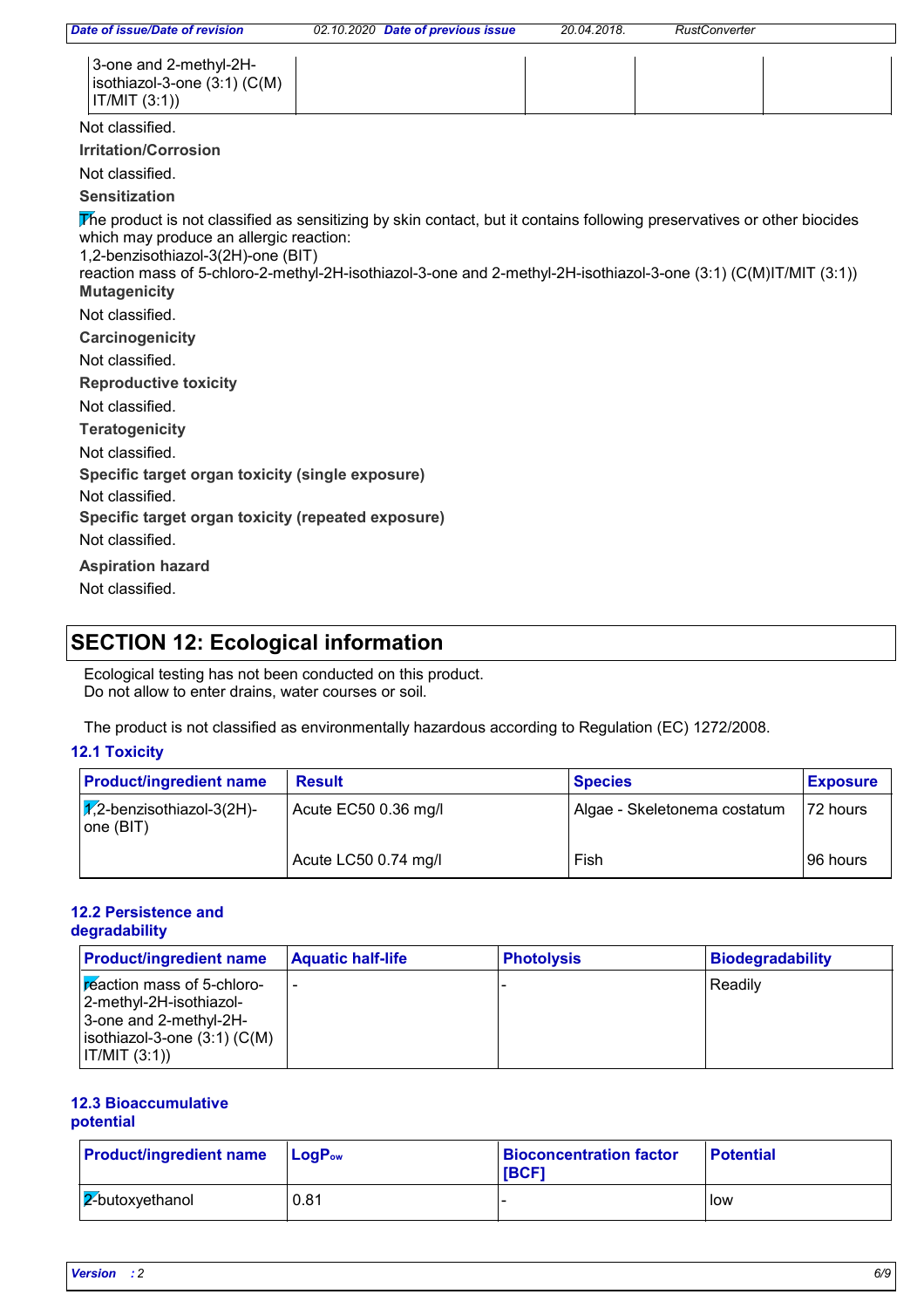# **12.5 Results of PBT and vPvB assessment**

**Mobility :** Not available.

This mixture does not contain any substances that are assessed to be a PBT or a vPvB.

#### **12.6 Other adverse effects :**

# **SECTION 13: Disposal considerations**

#### **13.1 Waste treatment methods**

#### **Product**

**Methods of disposal :**

Gather residues into waste containers. Liquid residue must not be emptied into drains or sewage system, but handled in accordance with national regulations. Product residues should be left at special companies which have permission for gathering this kind of wastes.

**European waste catalogue (EWC)**

| Waste code | <b>Waste designation</b>                                       |  |
|------------|----------------------------------------------------------------|--|
| 08 01 12   | waste paint and varnish other than those mentioned in 08 01 11 |  |

If this product is mixed with other wastes, the original waste product code may no longer apply and the appropriate code should be assigned. For further information, contact your local waste authority.

## **Packaging**

**Methods of disposal :** Empty packaging should be recycled or disposed of in accordance with national regulations.

**Special precautions :**

: No additional information.

# **SECTION 14: Transport information**

 $\overline{\text{F}}$  his product is not regulated for carriage according to ADR/RID, IMDG, IATA.

|                                           | <b>ADR/RID</b>               | <b>IMDG</b>              | <b>IATA</b>    |
|-------------------------------------------|------------------------------|--------------------------|----------------|
| 14.1 UN number                            | Not regulated.               | Not regulated.           | Not regulated. |
| 14.2 UN proper<br>shipping name           | $\overline{\phantom{a}}$     | $\overline{\phantom{a}}$ |                |
| <b>14.3 Transport</b><br>hazard class(es) | $\qquad \qquad \blacksquare$ | $\overline{\phantom{a}}$ |                |
| 14.4 Packing<br>group                     | -                            | $\overline{\phantom{a}}$ |                |
| 14.5<br><b>Environmental</b><br>hazards   | No.                          | No.                      | No.            |

# **user**

**14.6 Special precautions for : Transport within user's premises: always transport in closed containers that are** upright and secure. Ensure that persons transporting the product know what to do in the event of an accident or spillage.

#### **14.7 Transport in bulk according to IMO instruments**

**:** Not available.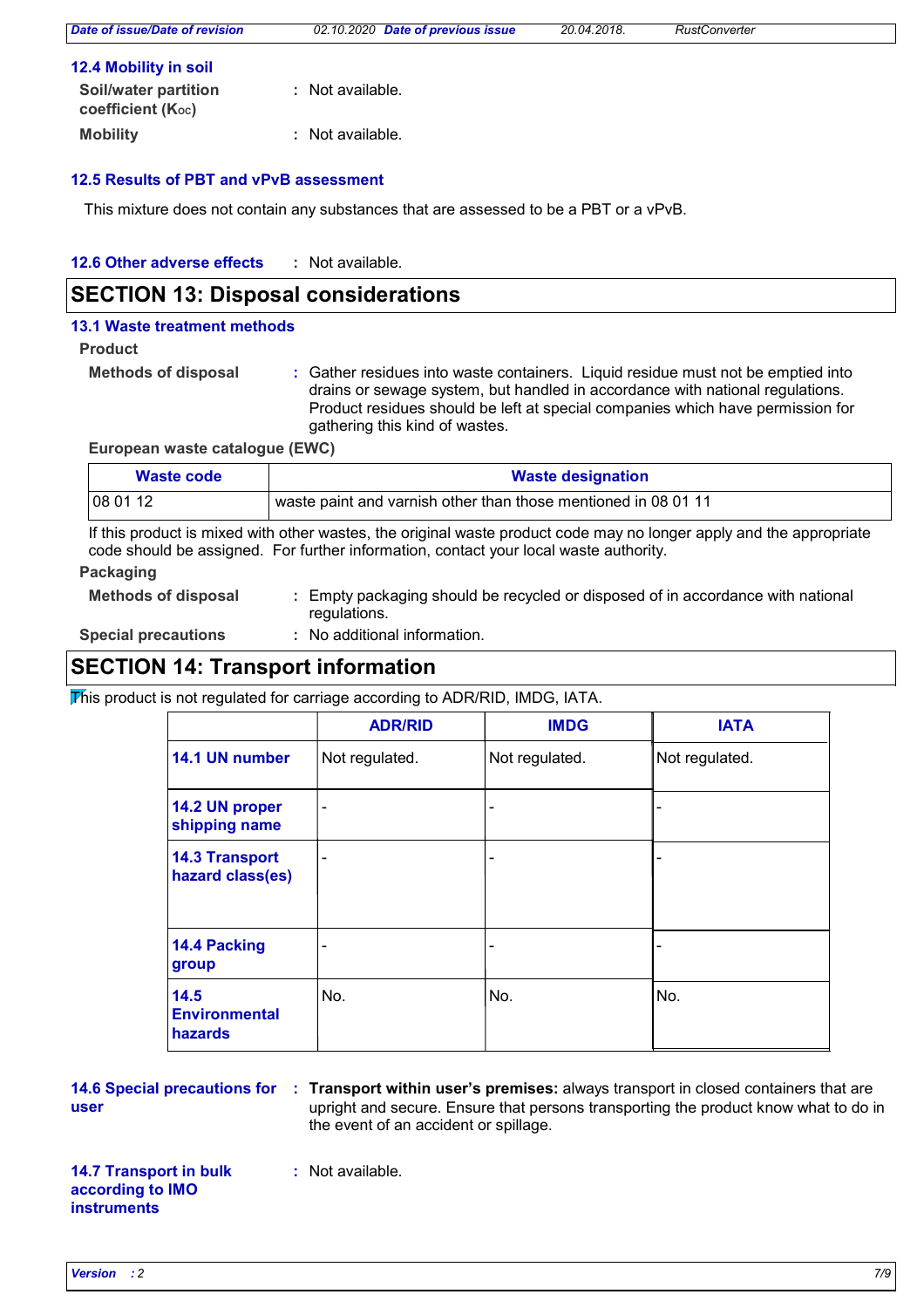# **SECTION 15: Regulatory information**

|                                                  | 15.1 Safety, health and environmental regulations/legislation specific for the substance or mixture |
|--------------------------------------------------|-----------------------------------------------------------------------------------------------------|
| EU Regulation (EC) No. 1907/2006 (REACH)         |                                                                                                     |
| <b>Other EU regulations</b>                      |                                                                                                     |
| <b>Europe inventory</b>                          | $\mathcal{A}$ R least one component is not listed.                                                  |
| <b>VOC Directive</b>                             | : This product is in scope of Directive 2004/42/CE.                                                 |
| <b>15.2 Chemical Safety</b><br><b>Assessment</b> | : This product contains substances for which Chemical Safety Assessments are still<br>required.     |
|                                                  |                                                                                                     |

# **SECTION 16: Other information**

|                                      | $\nabla$ Indicates information that has changed from previously issued version.                                                                                                                                                                                                                                                                                                                                                                    |
|--------------------------------------|----------------------------------------------------------------------------------------------------------------------------------------------------------------------------------------------------------------------------------------------------------------------------------------------------------------------------------------------------------------------------------------------------------------------------------------------------|
| <b>Abbreviations and</b><br>acronyms | $:$ ATE = Acute Toxicity Estimate<br>CLP = Classification, Labelling and Packaging Regulation [Regulation (EC) No.<br>1272/2008]<br>DMEL = Derived Minimal Effect Level<br>DNEL = Derived No Effect Level<br>EUH statement = CLP-specific Hazard statement<br>PBT = Persistent, Bioaccumulative and Toxic<br>PNEC = Predicted No Effect Concentration<br><b>RRN = REACH Registration Number</b><br>vPvB = Very Persistent and Very Bioaccumulative |

**Procedure used to derive the classification according to Regulation (EC) No. 1272/2008 [CLP/GHS]**

# **Classification Justification**

Not classified.

| Full text of abbreviated H<br>statements         | : $1/301$<br>Toxic if swallowed.<br>H302<br>Harmful if swallowed.<br>H310<br>H312<br>H330<br>Fatal if inhaled.<br>H332<br>Harmful if inhaled.<br>H314<br>H318<br>H319<br>H315<br>Causes skin irritation.<br>H317<br>H400<br>H410<br>H411 | Fatal in contact with skin.<br>Harmful in contact with skin.<br>Causes severe skin burns and eye damage.<br>Causes serious eye damage.<br>Causes serious eye irritation.<br>May cause an allergic skin reaction.<br>Very toxic to aquatic life.<br>Very toxic to aquatic life with long lasting effects.<br>Toxic to aquatic life with long lasting effects.<br>EUH071 Corrosive to the respiratory tract.                                                                                                           |
|--------------------------------------------------|------------------------------------------------------------------------------------------------------------------------------------------------------------------------------------------------------------------------------------------|----------------------------------------------------------------------------------------------------------------------------------------------------------------------------------------------------------------------------------------------------------------------------------------------------------------------------------------------------------------------------------------------------------------------------------------------------------------------------------------------------------------------|
| <b>Full text of classifications</b><br>[CLP/GHS] | $\mathsf{R}$ Mcute Tox. 2<br>Acute Tox, 3<br>Acute Tox, 4<br>Aquatic Acute 1<br>Aquatic Chronic 1<br><b>Aquatic Chronic 2</b><br>Eye Dam. 1<br>Eye Irrit. 2<br>Skin Corr. 1C<br>Skin Irrit. 2<br>Skin Sens. 1<br>Skin Sens. 1A           | <b>ACUTE TOXICITY - Category 2</b><br><b>ACUTE TOXICITY - Category 3</b><br><b>ACUTE TOXICITY - Category 4</b><br><b>AQUATIC HAZARD (ACUTE) - Category 1</b><br>AQUATIC HAZARD (LONG-TERM) - Category 1<br>AQUATIC HAZARD (LONG-TERM) - Category 2<br>SERIOUS EYE DAMAGE/ EYE IRRITATION - Category 1<br>SERIOUS EYE DAMAGE/ EYE IRRITATION - Category 2<br>SKIN CORROSION/IRRITATION - Category 1C<br>SKIN CORROSION/IRRITATION - Category 2<br>SKIN SENSITIZATION - Category 1<br>SKIN SENSITIZATION - Category 1A |
| Date of issue/Date of<br>revision                | : 10/2/2020                                                                                                                                                                                                                              |                                                                                                                                                                                                                                                                                                                                                                                                                                                                                                                      |
| Date of previous issue                           | : 4/20/2018                                                                                                                                                                                                                              |                                                                                                                                                                                                                                                                                                                                                                                                                                                                                                                      |
| <b>Version</b>                                   | $\therefore$ 2                                                                                                                                                                                                                           |                                                                                                                                                                                                                                                                                                                                                                                                                                                                                                                      |
| Notice to reader                                 |                                                                                                                                                                                                                                          |                                                                                                                                                                                                                                                                                                                                                                                                                                                                                                                      |